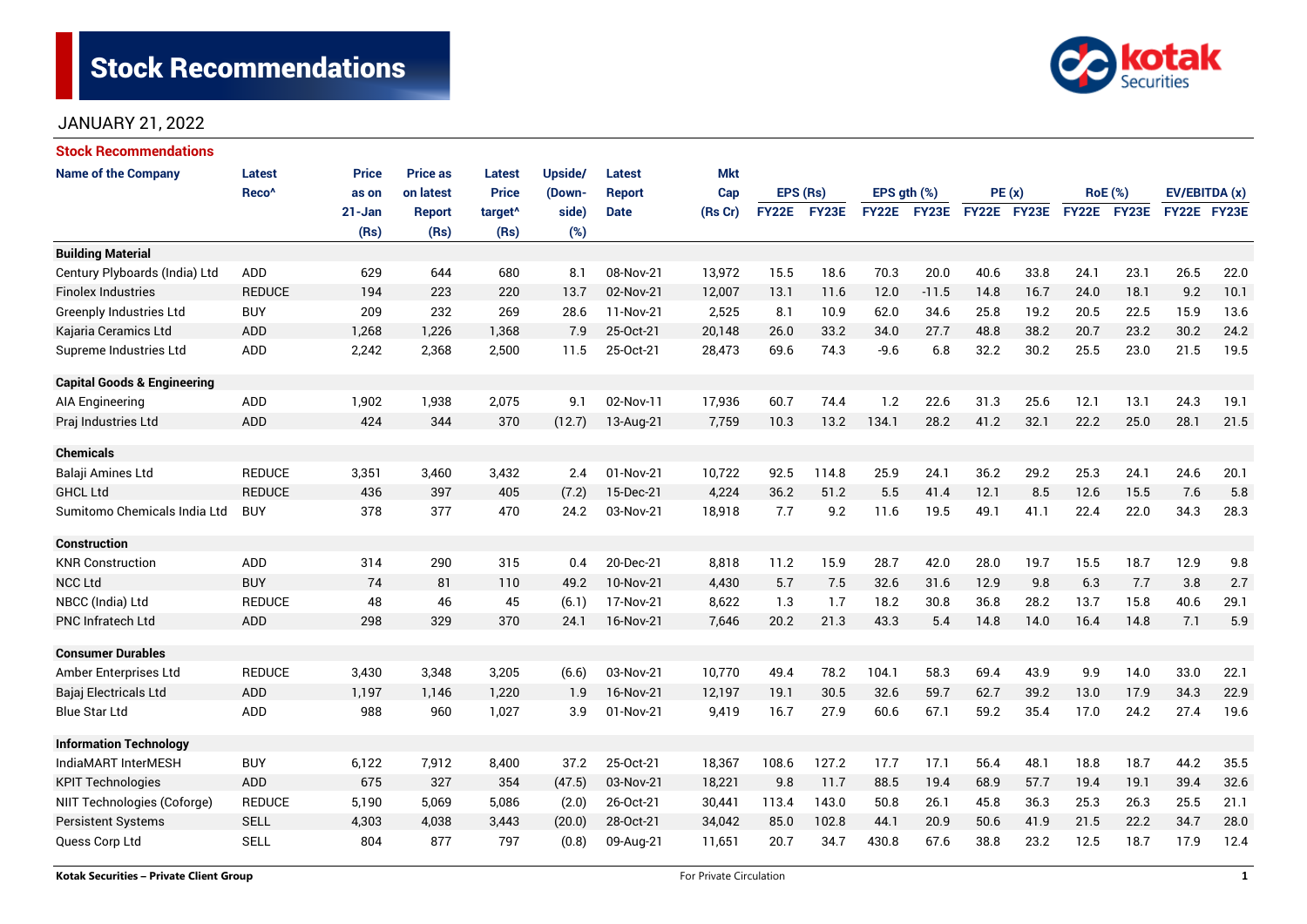

# JANUARY 21, 2022

| <b>Stock Recommendations</b>       |                   |              |                 |                     |         |               |            |              |       |                  |              |             |      |                |      |               |      |
|------------------------------------|-------------------|--------------|-----------------|---------------------|---------|---------------|------------|--------------|-------|------------------|--------------|-------------|------|----------------|------|---------------|------|
| <b>Name of the Company</b>         | Latest            | <b>Price</b> | <b>Price as</b> | Latest              | Upside/ | Latest        | <b>Mkt</b> |              |       |                  |              |             |      |                |      |               |      |
|                                    | Reco <sup>^</sup> | as on        | on latest       | <b>Price</b>        | (Down-  | <b>Report</b> | Cap        | EPS (Rs)     |       | EPS $qth$ $(\%)$ |              | PE(x)       |      | <b>RoE</b> (%) |      | EV/EBITDA (x) |      |
|                                    |                   | $21 - Jan$   | <b>Report</b>   | target <sup>^</sup> | side)   | <b>Date</b>   | (Rs Cr)    | <b>FY22E</b> | FY23E | <b>FY22E</b>     | <b>FY23E</b> | FY22E FY23E |      | FY22E FY23E    |      | FY22E FY23E   |      |
|                                    |                   | (Rs)         | (Rs)            | (Rs)                | (%)     |               |            |              |       |                  |              |             |      |                |      |               |      |
| <b>Metals &amp; Mining</b>         |                   |              |                 |                     |         |               |            |              |       |                  |              |             |      |                |      |               |      |
| <b>MOIL Ltd</b>                    | ADD               | 173          | 177             | 200                 | 15.8    | 15-Nov-21     | 4,599      | 10.3         | 12.3  | 39.2             | 19.4         | 16.8        | 14.0 | 8.4            | 9.8  | 8.0           | 6.1  |
| APL Apollo Tubes Ltd               | <b>BUY</b>        | 957          | 801             | 1,030               | 7.6     | 01-Nov-21     | 23,933     | 22.0         | 29.0  | $-24.1$          | 31.8         | 43.5        | 33.0 | 28.1           | 28.1 | 25.6          | 20.2 |
|                                    |                   |              |                 |                     |         |               |            |              |       |                  |              |             |      |                |      |               |      |
| Oil & Gas                          |                   |              |                 |                     |         |               |            |              |       |                  |              |             |      |                |      |               |      |
| Chennai Petroleum Corp             | ADD               | 109          | 130             | 137                 | 26.3    | 25-Oct-21     | 1,617      | 15.2         | 18.2  | $-12.1$          | 19.7         | 7.1         | 6.0  | 13.2           | 13.9 | 8.7           | 8.3  |
| <b>Gujarat Gas</b>                 | ADD               | 701          | 772             | 818                 | 16.7    | 06-Aug-21     | 48,236     | 26.4         | 30.3  | 41.9             | 14.8         | 26.6        | 23.1 | 33.1           | 28.7 | 17.1          | 14.8 |
| <b>MRPL</b>                        | <b>SELL</b>       | 44           | 45              | 41                  | (7.1)   | 02-Aug-21     | 7,735      | 1.0          | 6.8   | $-131.3$         | 580.0        | 44.2        | 6.5  | 4.0            | 23.9 | 16.8          | 9.3  |
|                                    |                   |              |                 |                     |         |               |            |              |       |                  |              |             |      |                |      |               |      |
| <b>Paints</b>                      |                   |              |                 |                     |         |               |            |              |       |                  |              |             |      |                |      |               |      |
| Akzo Nobel India Ltd               | <b>BUY</b>        | 1,971        | 2,115           | 2,675               | 35.7    | 17-Nov-21     | 9,204      | 56.5         | 63.0  | 24.2             | 11.5         | 34.9        | 31.3 | 17.0           | 17.3 | 20.8          | 18.2 |
|                                    |                   |              |                 |                     |         |               |            |              |       |                  |              |             |      |                |      |               |      |
| Pharmaceuticals                    |                   |              |                 |                     |         |               |            |              |       |                  |              |             |      |                |      |               |      |
| Suven Pharmaceuticals              | <b>REDUCE</b>     | 536          | 561             | 550                 | 2.5     | 17-Aug-21     | 13,623     | 16.9         | 21.1  | 19.0             | 24.9         | 31.7        | 25.4 | 27.6           | 26.5 | 24.8          | 19.3 |
|                                    |                   |              |                 |                     |         |               |            |              |       |                  |              |             |      |                |      |               |      |
| <b>Transportation</b>              |                   |              |                 |                     |         |               |            |              |       |                  |              |             |      |                |      |               |      |
| Aegis Logistics Ltd                | <b>BUY</b>        | 216          | 212             | 285                 | 32.0    | 01-Nov-21     | 7,213      | 8.2          | 12.6  | $-16.3$          | 53.7         | 26.3        | 17.1 | 13.3           | 17.9 | 14.4          | 9.8  |
| <b>Allcargo Global Logistics</b>   | ADD               | 348          | 223             | 245                 | (29.7)  | 17-Aug-21     | 8,568      | 12.2         | 15.4  | 52.5             | 26.2         | 28.5        | 22.6 | 12.0           | 13.6 | 13.0          | 11.1 |
| <b>Blue Dart Express</b>           | ADD               | 6,985        | 6,992           | 7,700               | 10.2    | 02-Nov-21     | 16,624     | 88.9         | 112.8 | 53.3             | 26.9         | 78.6        | 61.9 | 28.8           | 28.4 | 19.2          | 16.4 |
| <b>VRL Logistics Ltd</b>           | <b>BUY</b>        | 475          | 396             | 460                 | (3.1)   | 03-Nov-21     | 4,329      | 7.8          | 12.4  | 50.0             | 59.0         | 60.9        | 38.3 | 9.8            | 14.7 | 15.4          | 12.1 |
|                                    |                   |              |                 |                     |         |               |            |              |       |                  |              |             |      |                |      |               |      |
| <b>Others</b>                      |                   |              |                 |                     |         |               |            |              |       |                  |              |             |      |                |      |               |      |
| Bata India Ltd                     | <b>BUY</b>        | 2,028        | 1,909           | 2,380               | 17.4    | 16-Dec-21     | 26,156     | 27.0         | 36.6  | $-509.1$         | 35.6         | 75.1        | 55.4 | 16.3           | 19.4 | 37.0          | 29.5 |
| <b>Central Depository Services</b> | <b>REDUCE</b>     | 1,590        | 1,454           | 1,415               | (11.0)  | 10-Nov-21     | 16,690     | 28.6         | 33.5  | 49.0             | 17.1         | 55.6        | 47.4 | 27.6           | 26.2 | 47.7          | 41.3 |
| <b>EPL Ltd</b>                     | <b>BUY</b>        | 193          | 221             | 280                 | 45.1    | 11-Nov-21     | 6,060      | 7.6          | 10.0  | 0.0              | 31.6         | 25.4        | 19.3 | 12.7           | 15.0 | 9.9           | 7.9  |
| JK Paper Ltd                       | <b>BUY</b>        | 225          | 228             | 295                 | 31.1    | 09-Nov-21     | 4,005      | 30.6         | 39.0  | 115.5            | 27.5         | 7.4         | 5.8  | 17.5           | 18.7 | 6.7           | 5.1  |
| <b>Radico Khaitan Ltd</b>          | ADD               | 1,113        | 1,052           | 1,110               | (0.3)   | 08-Nov-21     | 14,808     | 21.8         | 27.4  | 7.4              | 25.7         | 51.1        | 40.6 | 15.4           | 16.8 | 33.7          | 27.6 |
| <b>VIP Industries Ltd</b>          | <b>SELL</b>       | 577          | 543             | 500                 | (13.3)  | 01-Nov-21     | 8,193      | 3.2          | 9.3   | $-145.1$         | 190.6        | 180.3       | 62.0 | 7.7            | 19.6 | 60.1          | 31.3 |
| Welspun Corp Ltd                   | <b>REDUCE</b>     | 178          | 134             | 132                 | (25.7)  | 01-Nov-21     | 4,706      | 12.1         | 14.5  | $-48.9$          | 19.8         | 14.7        | 12.2 | 7.9            | 8.9  | 8.0           | 5.4  |

*Source: Kotak Securities - Private Client Group*

All recommendations are with a 12 month perspective from the date of the report/update. Investors are requested to use their discretion while deciding the timing, quantity of investment as well as the exit.

NR NoRated. The investment rating and target price, if any, have been suspended temporarily. Such suspension is in compliance with applicable regulation(s) and/or Kotak Securities policies in circumstances when Kotak Secur

Or its affiliates is acting in an advisory capacity in a merger or strategic transaction involving this company and in certain other circumstances.

**NM Not meaningful**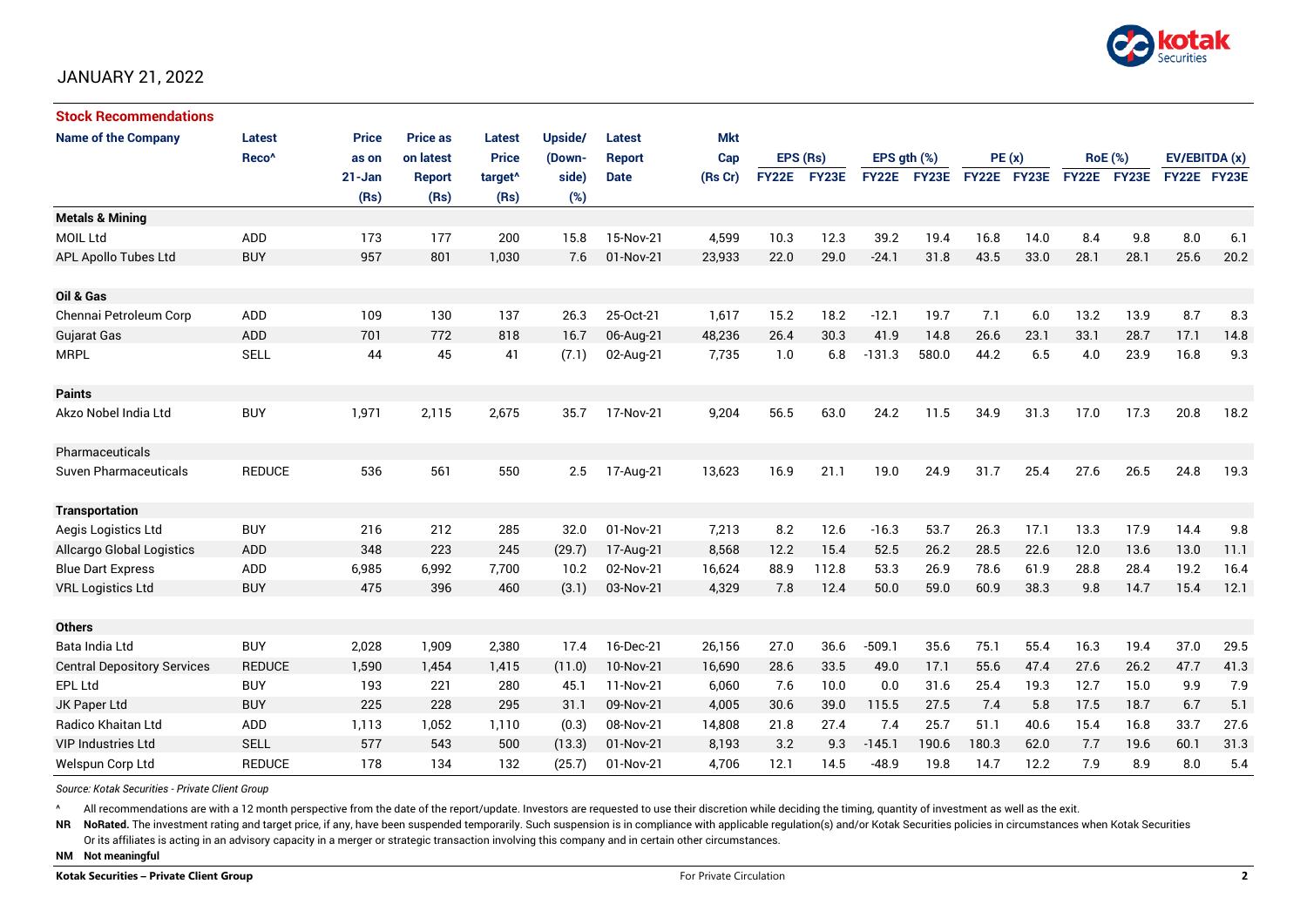

# JANUARY 21, 2022

# **RATING SCALE (PRIVATE CLIENT GROUP)**

#### **Definitions of ratings**

| <b>BUY</b>       | - We expect the stock to deliver more than 15% returns over the next 12 months                                                                                                                                                                                                                                                                                                                                                     |
|------------------|------------------------------------------------------------------------------------------------------------------------------------------------------------------------------------------------------------------------------------------------------------------------------------------------------------------------------------------------------------------------------------------------------------------------------------|
| <b>ADD</b>       | - We expect the stock to deliver 5% - 15% returns over the next 12 months                                                                                                                                                                                                                                                                                                                                                          |
| <b>REDUCE</b>    | - We expect the stock to deliver -5% - +5% returns over the next 12 months                                                                                                                                                                                                                                                                                                                                                         |
| <b>SELL</b>      | - We expect the stock to deliver $\lt$ -5% returns over the next 12 months                                                                                                                                                                                                                                                                                                                                                         |
| <b>NR</b>        | - Not Rated. Kotak Securities is not assigning any rating or price target to the stock.                                                                                                                                                                                                                                                                                                                                            |
|                  | The report has been prepared for information purposes only.                                                                                                                                                                                                                                                                                                                                                                        |
| <b>SUBSCRIBE</b> | $-$ We advise investor to subscribe to the IPO.                                                                                                                                                                                                                                                                                                                                                                                    |
| <b>RS</b>        | - Rating Suspended. Kotak Securities has suspended the investment rating and price target for this stock, either because there is not a sufficient fundamental basis for determining, or there<br>are legal, regulatory or policy constraints around publishing, an investment rating or target. The previous investment rating and price target, if any, are no longer in effect for this stock and<br>should not be relied upon. |
| <b>NA</b>        | - Not Available or Not Applicable. The information is not available for display or is not applicable                                                                                                                                                                                                                                                                                                                               |
| <b>NM</b>        | - Not Meaningful. The information is not meaningful and is therefore excluded.                                                                                                                                                                                                                                                                                                                                                     |
| <b>NOTE</b>      | $-$ Our target prices are with a 12-month perspective. Returns stated in the rating scale are our internal benchmark.                                                                                                                                                                                                                                                                                                              |

# **FUNDAMENTAL RESEARCH TEAM (PRIVATE CLIENT GROUP)**

| <b>Shrikant Chouhan</b>                                                                         | Arun Agarwal                                                          | <b>Amit Agarwal, CFA</b>            | Hemali Dhame             |
|-------------------------------------------------------------------------------------------------|-----------------------------------------------------------------------|-------------------------------------|--------------------------|
| <b>Head of Research</b>                                                                         | Auto & Auto Ancillary                                                 | <b>Transportation, Paints, FMCG</b> | Banking & Finance        |
| shrikant.chouhan@kotak.com                                                                      | arun.agarwal@kotak.com                                                | agarwal.amit@kotak.com              | Hemali.Dhame@kotak.com   |
| +91 22 6218 5408                                                                                | +91 22 6218 6443                                                      | +91 22 6218 6439                    | +91 22 6218 6433         |
| <b>Jatin Damania</b>                                                                            | Purvi Shah                                                            | <b>Rini Mehta</b>                   | K. Kathirvelu            |
| Metals & Mining, Midcap                                                                         | Pharmaceuticals                                                       | <b>Research Associate</b>           | <b>Support Executive</b> |
| jatin.damania@kotak.com                                                                         | purvi.shah@kotak.com                                                  | rini.mehta@kotak.com                | k.kathirvelu@kotak.com   |
| +91 22 6218 6440                                                                                | +91 22 6218 6432                                                      | +91 80801 97299                     | +91 22 6218 6427         |
| Sumit Pokharna<br>Oil and Gas. Information Tech<br>sumit.pokharna@kotak.com<br>+91 22 6218 6438 | Pankaj Kumar<br>Midcap<br>pankajr.kumar@kotak.com<br>+91 22 6218 6434 |                                     |                          |

# **TECHNICAL RESEARCH TEAM (PRIVATE CLIENT GROUP)**

| Shrikant Chouhan           | <b>Amol Athawale</b>    | <b>Sayed Haider</b>    |
|----------------------------|-------------------------|------------------------|
| shrikant.chouhan@kotak.com | amol.athawale@kotak.com | Research Associate     |
| +91 22 6218 5408           | +91 20 6620 3350        | sayed.haider@kotak.com |
|                            |                         | +91 22 62185498        |

#### **DERIVATIVES RESEARCH TEAM (PRIVATE CLIENT GROUP)**

+91 22 6218 5497 +91 33 6615 6273

**Sahaj Agrawal Prashanth Lalu Prasenjit Biswas, CMT, CFTe** [sahaj.agrawal@kotak.com](mailto:sahaj.agrawal@kotak.com) [prashanth.lalu@kotak.com](mailto:prashanth.lalu@kotak.com) [prasenjit.biswas@kotak.com](mailto:prasenjit.biswas@kotak.com)